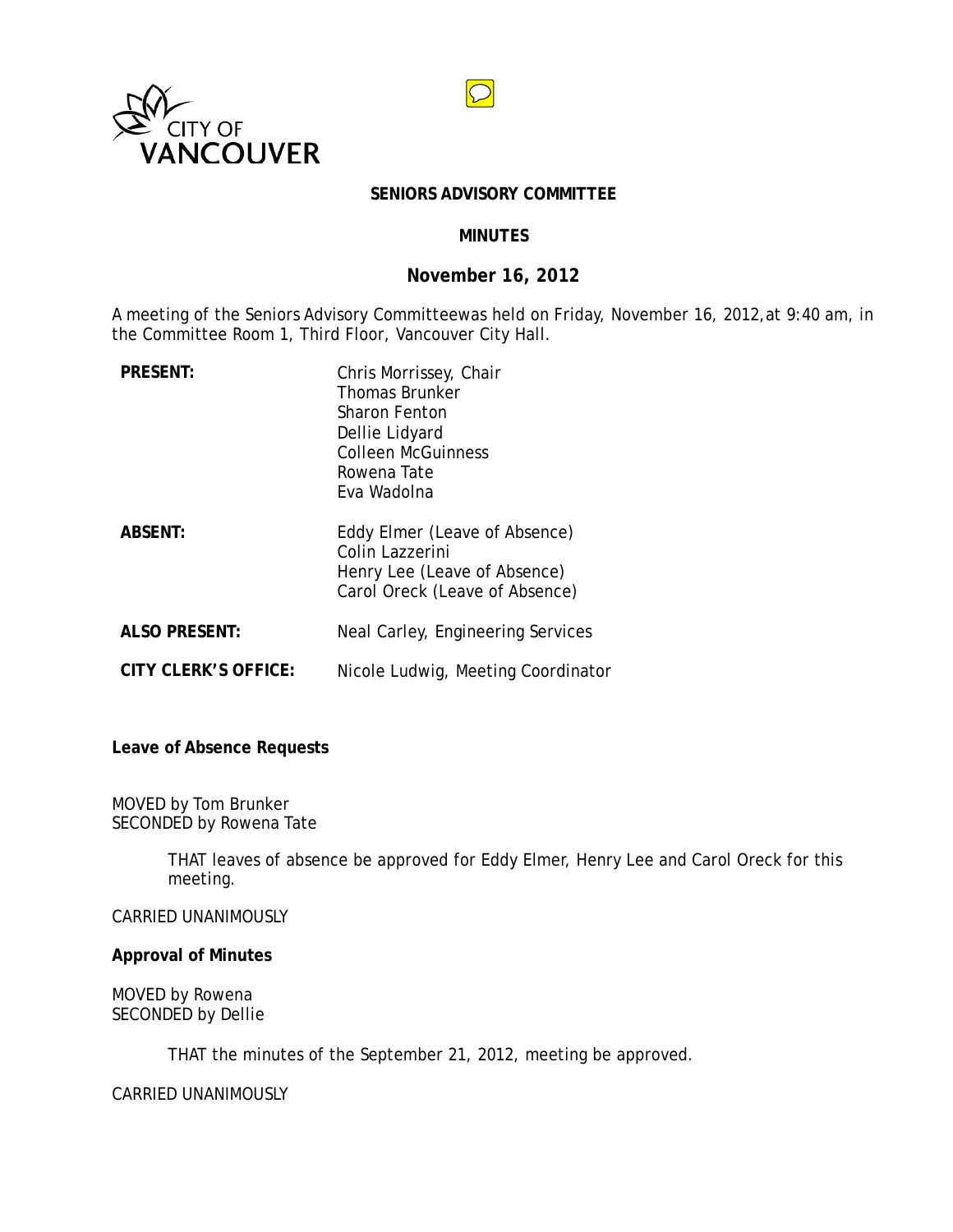#### \* \* \* \* \*

*Following the adoption of the minutes, the Committee agreed to vary the order of the agenda to hear a presentation from the West End Seniors' Network (WESN) prior to any other business. The Committee also agreed to add the Transportation Subcommittee and the Seniors Forum under subcommittee reports. For ease of reference, the minutes are recorded in numerical order with the WESN presentation recorded under "New Business".*

\* \* \* \* \*

The Committee also had before it a memo from the Chair which contained motions regarding pedestrian safety, one of which clarified and enhanced a previous motion.

Following discussion it was

MOVED by Rowena Tate SECONDED by Eva Wadolna

> THAT the Seniors Advisory Committee request that the Council Liaison bring to Council and the Park Board Liaison bring to Park Board the Committee's concern for the safety of pedestrians, especially vulnerable seniors and persons with disabilities, at the interface between pedestrians and other sidewalk users (e.g., cyclists, skate boarders, etc.) on both sidewalks and seawalls, with a view to having City staff take immediate action to address the issue in the short term while investigating and proposing longer term viable solutions for implementation.

CARRIED UNANIMOUSLY

# **1. Election of Chair and Co-Chair**

Following due process Chris Morrissey was elected Chair, and Colleen McGuinness was elected Vice-Chair until December 7, 2014.

# **2. 2013 Meeting Dates**

MOVED by Tom Brunker SECONDED by Dellie Lidyard

> THAT the Seniors Advisory Committee hold its first regular meeting in 2013 on Friday, February 22 at 9:30 am.

#### CARRIED UNANIMOUSLY

The Chair noted the first working session would be held on January 18, 2013, and a discussion regarding all other meetings will take place at that time.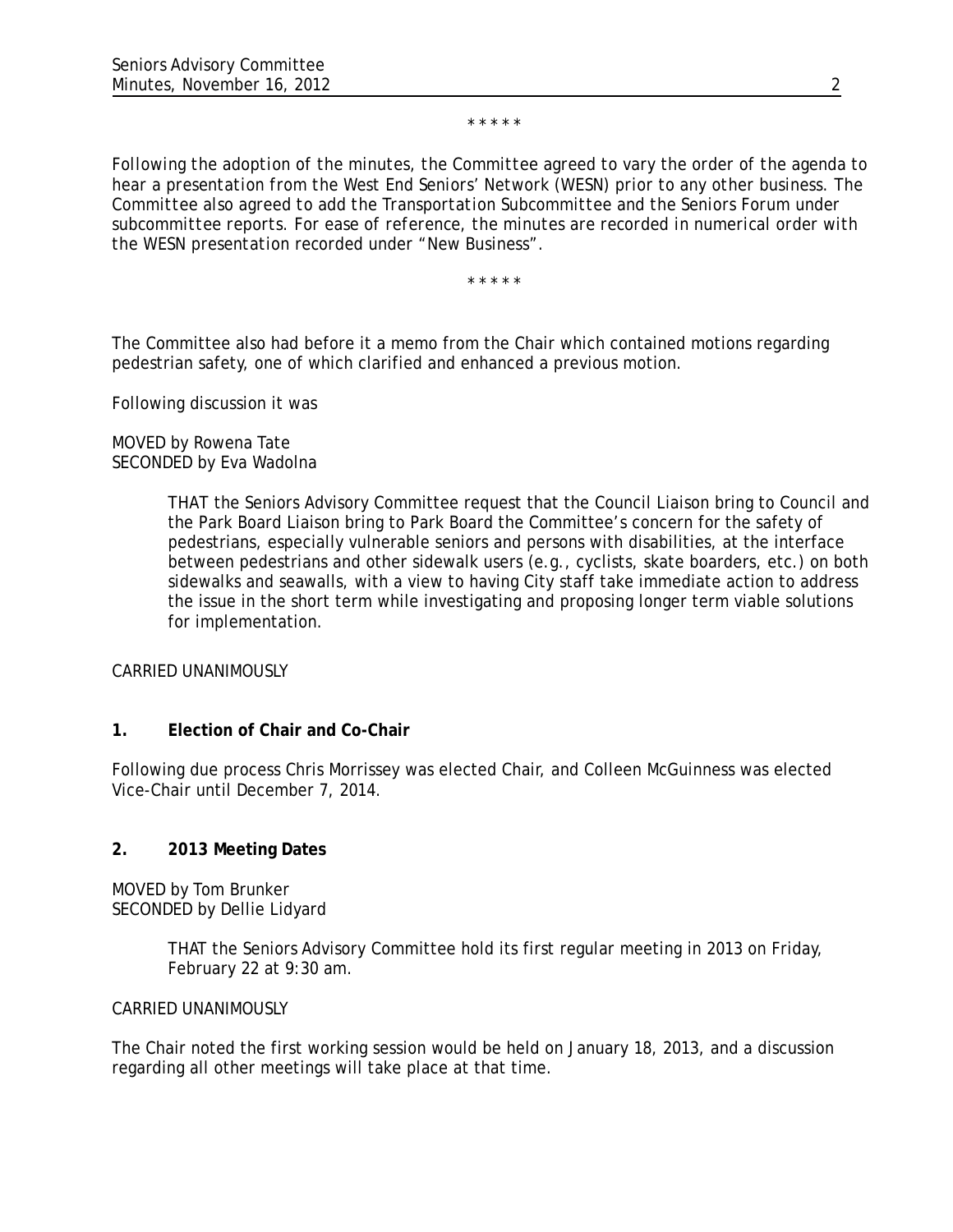### **3. Unfinished Business**

## *a. The Mayor's Engaged City Task Force*

In discussion, concerns were raised regarding the accessibility of the task force for seniors due to the focus on technology and people aged 26 to 34.

MOVED by Colleen McGuinness SECONDED by Dellie Lidyard

#### WHEREAS

- 1. It is important that the COV engage the opinions of all citizens;
- 2. The specific focus on age group and technology in the terms of reference for the Mayor's Engaged City Task Force excludes a large portion of the population and is a violation of the British Columbia Human Rights Code.

## THEREFORE BE IT RESOLVED

THAT the Seniors Advisory Committee objects to the age specific restrictions contained in the terms of reference for the Mayor's Engaged City Task Force.

### CARRIED UNANIMOUSLY

Committee agreed to send representatives to the City's Digital Strategy focused conversations on November 28 and 29, 2012.

#### *b. BC 2013 Age-Friendly Grant*

The Chair provided an update on the BC 2013 Age-Friendly Grant, noting the deadline has passed and that the application has to go through Council to the Union of British Columbia Municipalities (UBCM). In response, the Committee established a task force to be chaired by Sharon Fenton to complete the groundwork and application in time for 2014.

#### **4. Committee Liaisons Update**

- *a. Council Liaison update:* No report.
- *b. Park Board Update:* No report.

### **5. Subcommittee Updates**

*a. Communications and Outreach* 

A discussion regarding planning for the December 7, 2012, meeting at Kerrisdale Recreation Centre took place.